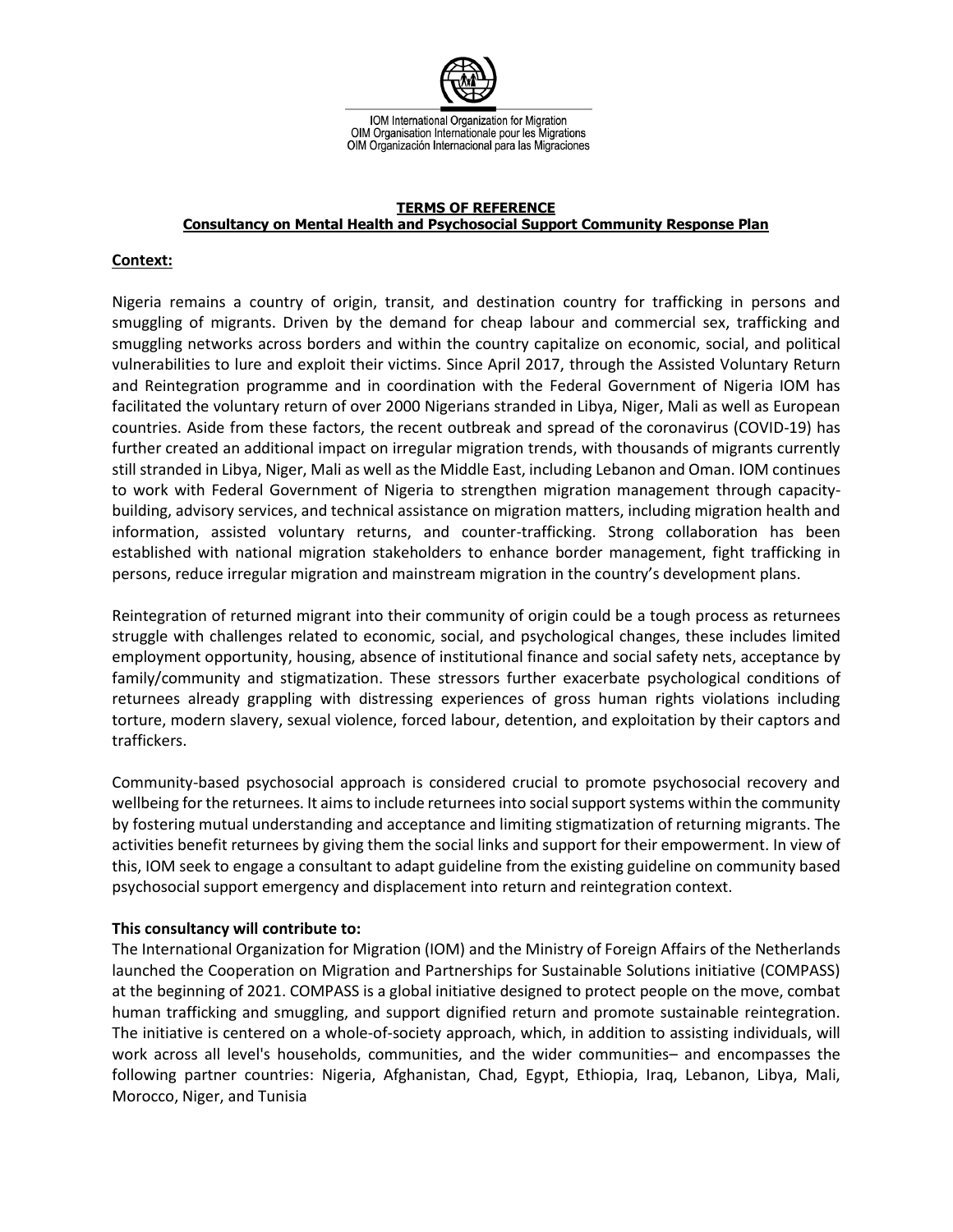

The Nigeria component is aimed at strengthening the capacity of state and non-state actors in Lagos, Edo, and Delta states to provide sustainable reintegration support to returned migrants, including vulnerable groups. Over a period of 36 months, the overall objective of the project is to contribute to protection and assistance of people on the move and reduce irregular migration trends.

The initiative has a strong learning component, designed to increase knowledge and the uptake of lessons learned, both within the programme and beyond its parameters. COMPASS will actively contribute to global knowledge that supports countries in managing migration flows and protecting vulnerable migrants such as victims of trafficking. The COMPASS project will contribute to following three broad outcomes:

- Migrants and their families are protected, assisted and empowered to pursue sustainable resolution of vulnerability and reintegration.
- Evidence-based, community-level programming aimed at preventing unsafe and irregular migration and improving sustainable reintegration outcomes is implemented in target communities of origin and return.

• A conducive environment for migrant protection, combating trafficking and smuggling, and promoting safe and dignified return and sustainable reintegration is enabled.

# **Objectives of consultancy**

The main objectives of the assignment are to carrying out the following below:

- Conduct MHPSS needs assessment and resources mapping in return and reintegration context
- Conduct and map out awareness raising activities in the priority areas and how it can be linked to **MHPSS**
- Conduct feasibility studies of MHPSS interventions in Edo and Delta state
- Design all-encompassing MHPSS community response plan

## **Methodology and scope of work**

The service provider will undertake the following project activities in strict accordance with below responsibilities as outlined below:

## a. *Conduct a Need Assessment*

Undertake field visits to conduct need assessment in communities, states prone to irregular migration.

- Conduct visits to identified communities to get their buy-in into existing Community based Psychosocial approaches.
- Conduct assessment of existing services, capacities and resources, and needs assessment, are complementary exercises.
- Conduct an assessment of community-based awareness raising interventions in communities of high return including lessons learnt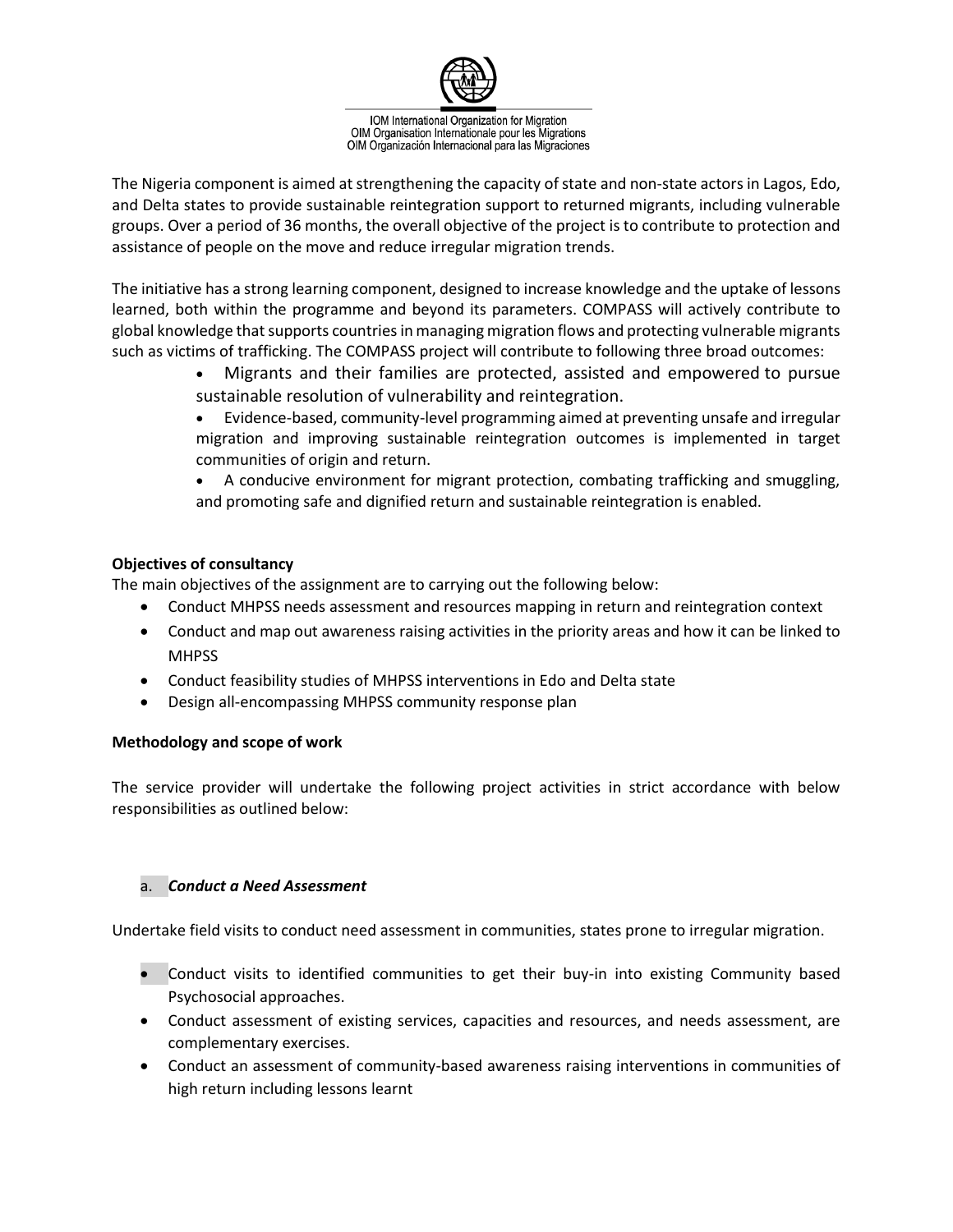

- Assessment should also focus to identify myths, community approaches to resolve mental health concerns and treatment
- Assessment should also focus on the presence or absence of traditional approach to MHPSS in the communities and possibility to introduce or adapt new activities.
- Analyse community needs

# b. *Feasibility Studies*

Review recent Mental health mapping assessment, and other assessments conducted by IOM and other stakeholders in Nigeria including integrating awareness raising on mental health

• Carry out feasibility studies to assess the below core areas.

Acceptability, Demand, Implementation, Practicality, adaptation, integration, Expansion and Limitedefficacy testing.

- c. *Design all-encompassing community response plan.*
- Development of a full implementation plan of identified community Based MHPSS and awareness raising intervention
- Develop an implementation workplan and strategy
- Development of guidelines, written procedures, or steps in the implementation of CBR (Community Based Reintegration) projects.
- Draft an implementation budget for the identified response plans
- Develop a comprehensive monitoring and evaluation plan
- d. *Report.*
- Submit a detailed report that will include the following in addition to the above-mentioned points

## **Required Qualifications and Experience:**

## **The criteria for selecting the consultant are:**

- Consultant must be an accredited consultancy firm, Agency or Individual with Seven (7) years' experience in Research, Community development etc.
- Familiarity with migration management, migration, Reintegration etc.
- Must have quality knowledge and understanding on Mental Health and psychosocial support based on the Inter-Agency Standing Committee (IASC) guideline approach.
- Previous experiences in developing practical community-based modules and or manuals
- Previous experiences in providing mental health and psychosocial support for individual and community
- Excellent experience working with diverse stakeholders (Traditional Leaders, Government, CSOs (Civil Society Organizations), community groups etc.)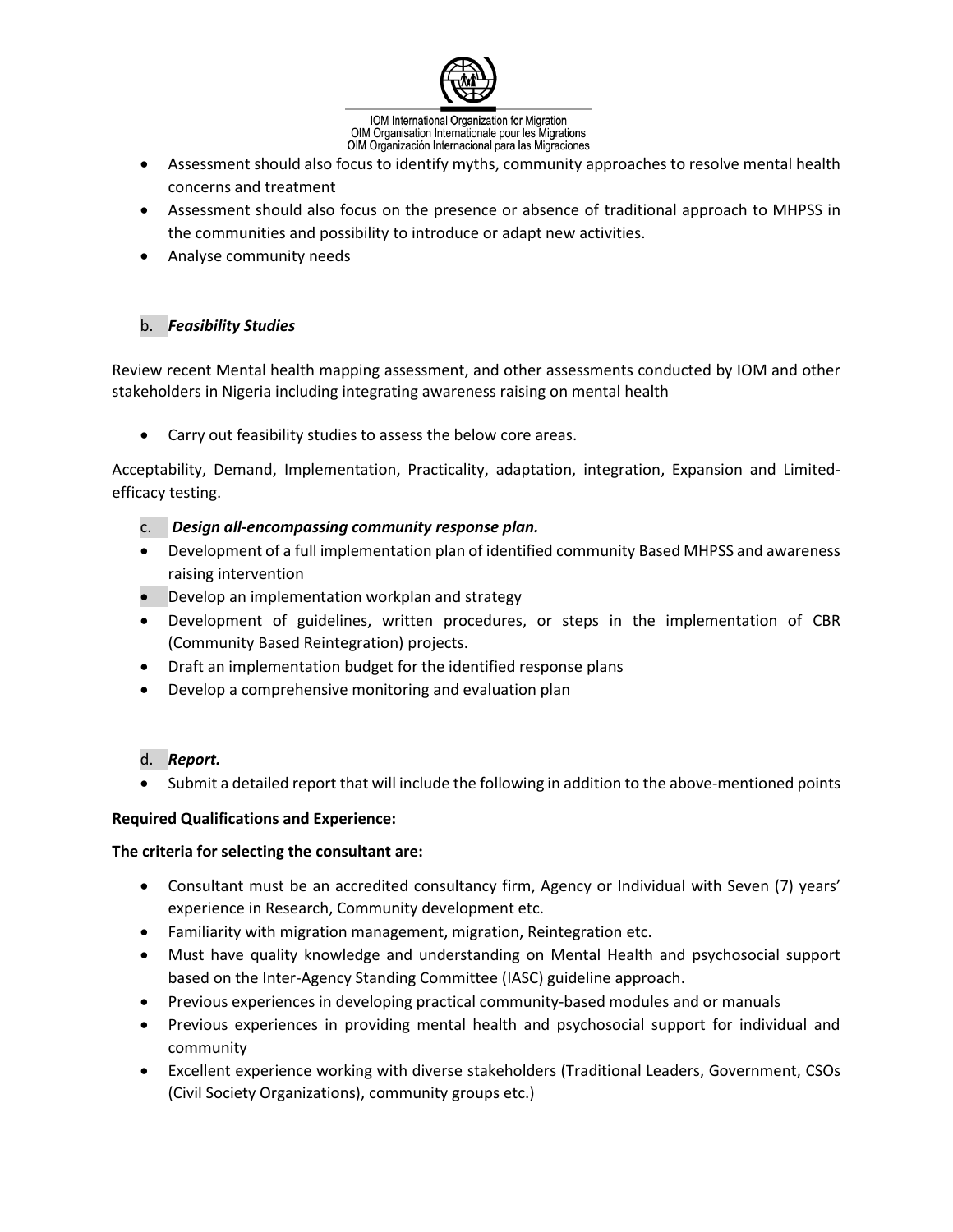

- Ability to conceptualize and integrate diverse views from government authorities, stakeholders, and the broader community to achieve desired objectives.
- Proven ability to develop concise workplan and meet deadlines.
- Strong analytical skills as well as fluent and effective spoken and written English.
- Motivated, committed, responsible, and able to work independently with limited direct supervision

| <b>Selection Criteria</b>                                                                                                                                                                    | Point |
|----------------------------------------------------------------------------------------------------------------------------------------------------------------------------------------------|-------|
| 5 years' experience in Research, Community development in focus in Mental Health and<br>Psychosocial support (MHPSS) services.                                                               | 10    |
| Must have been in operation for at least two years in similar area of expertise                                                                                                              | 5     |
| Must be registered and licenced to operate in Nigeria and registered with the relevant<br>state agencies, with preference given to those who operate the following states: Delta<br>and Edo. | 5     |
| Familiarity with migration management, migration, reintegration and detailed with the<br>Mental Health or Psychosocial Support rehabilitation needs and interventions.                       | 5     |
| Ability to train, write and produce narrative and financial reports                                                                                                                          | 5     |
| Experience in developing modules with proven evidence                                                                                                                                        | 5     |
| Excellent experience working with diverse stakeholders                                                                                                                                       | 5     |
| Financial strength shown by audited report/ financial report                                                                                                                                 | 5     |
| Management team composition with a proven record of accomplishment, including<br>organogram.                                                                                                 | 5     |

#### **Languages**

Consultancy reporting language is English; However, Ability to speak local languages to engage community members is an added advantage.

## **Required Competencies**

**Values** 

• Inclusion and respect for diversity; respects and promotes individual and cultural differences; encourages diversity and inclusion wherever possible.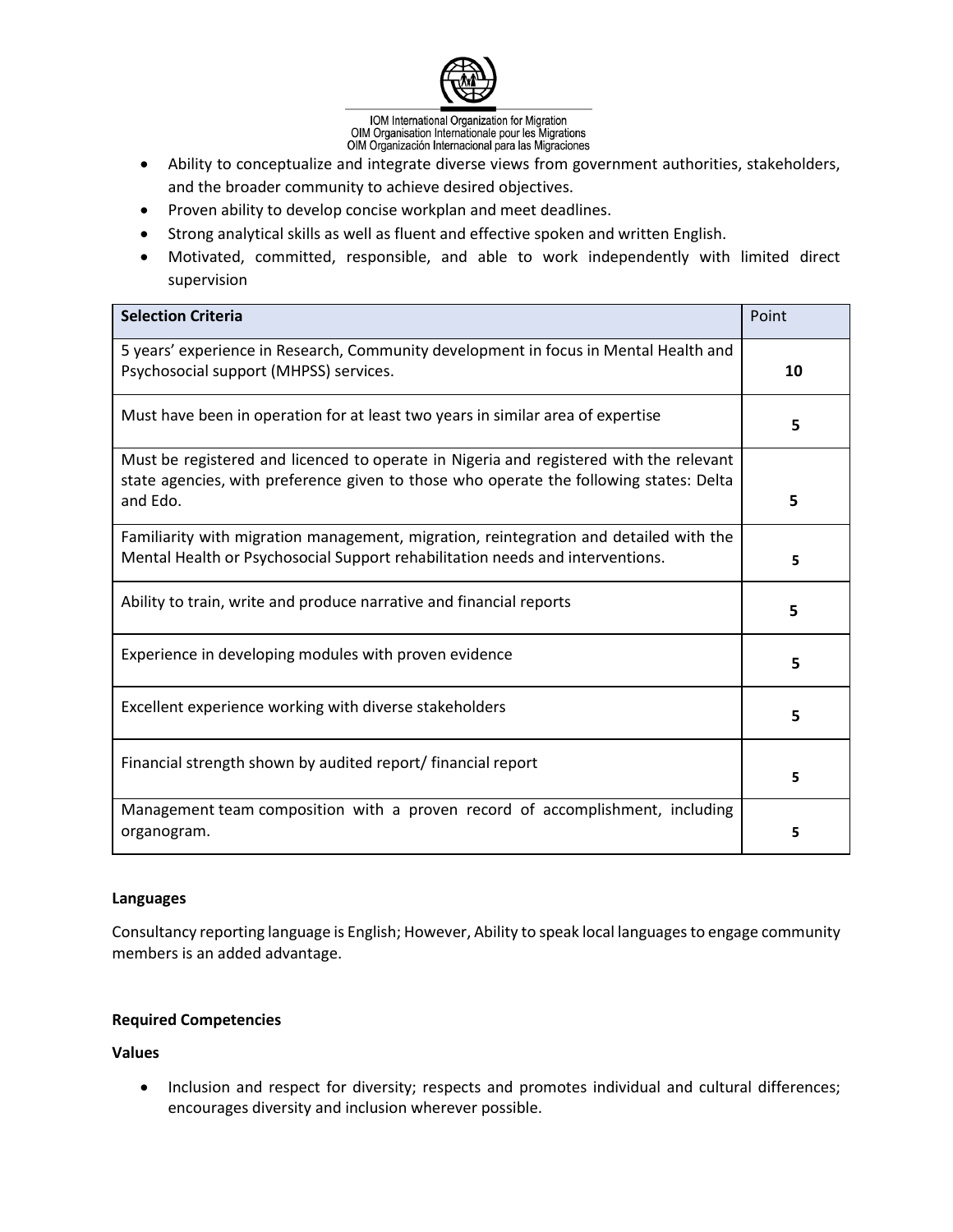

- Integrity and transparency: maintain high ethical standards and acts in a manner consistent with organizational principles/rules and standards of conduct.
- Professionalism: demonstrates ability to work in a composed, competent, and committed manner and exercises careful judgment in meeting day-to-day challenges.

#### **Core Competencies** – behavioural indicators

- Teamwork: develops and promotes effective collaboration within and across units to achieve shared goals and optimize results.
- Delivering results produces and delivers quality results in a service-oriented and timely manner; is action oriented and committed to achieving agreed outcomes.
- Managing and sharing knowledge continuously seeks to learn, share knowledge, and innovate.
- Accountability: takes ownership for achieving the Organization's priorities and assumes responsibility for own action and delegated work.
- Communication: encourages and contributes to clear and open communication; explains complex matters in an informative, inspiring, and motivational way.

#### **Timeframe of Assignment**

The assignment is expected to take 30 working days, within a time of three (3) months from the date of signing the contract. Planned start date is 22 December 2021

| <b>Specific task</b>           | <b>Deliverable</b>               | <b>Timeline (working days)</b> |
|--------------------------------|----------------------------------|--------------------------------|
| Inception report to establish  | Work plan including timeline   5 |                                |
| methodology and work plan,     | and meeting dates                |                                |
| schedule of community meeting  |                                  |                                |
| with key stakeholders          |                                  |                                |
| Community meeting with key     | Need assessment and MHPSS   5    |                                |
| stakeholders                   | mapping result                   |                                |
| Feasibility studies            | Analysis result                  |                                |
| Design community response plan | Response plan draft              | 5                              |
| Final report                   | Final report and evaluation      | 10                             |

#### **Renumeration**

The consultant's payment shall be based on the financial proposal approved by IOM. Payment will be issued in percentages upon submission of the deliverables stated above within the deadline period. During the specified period, the consultant will be paid based on agreed rates. The total fee for each product will be determined based on estimated scope of work at the agreed rates. Selected individual will be engaged based on agreed rates.

Payment tranches.

First payment of 30% to be made upon submission of the approved inception report including workplan and schedule of trainings and approval of the draft curriculum.